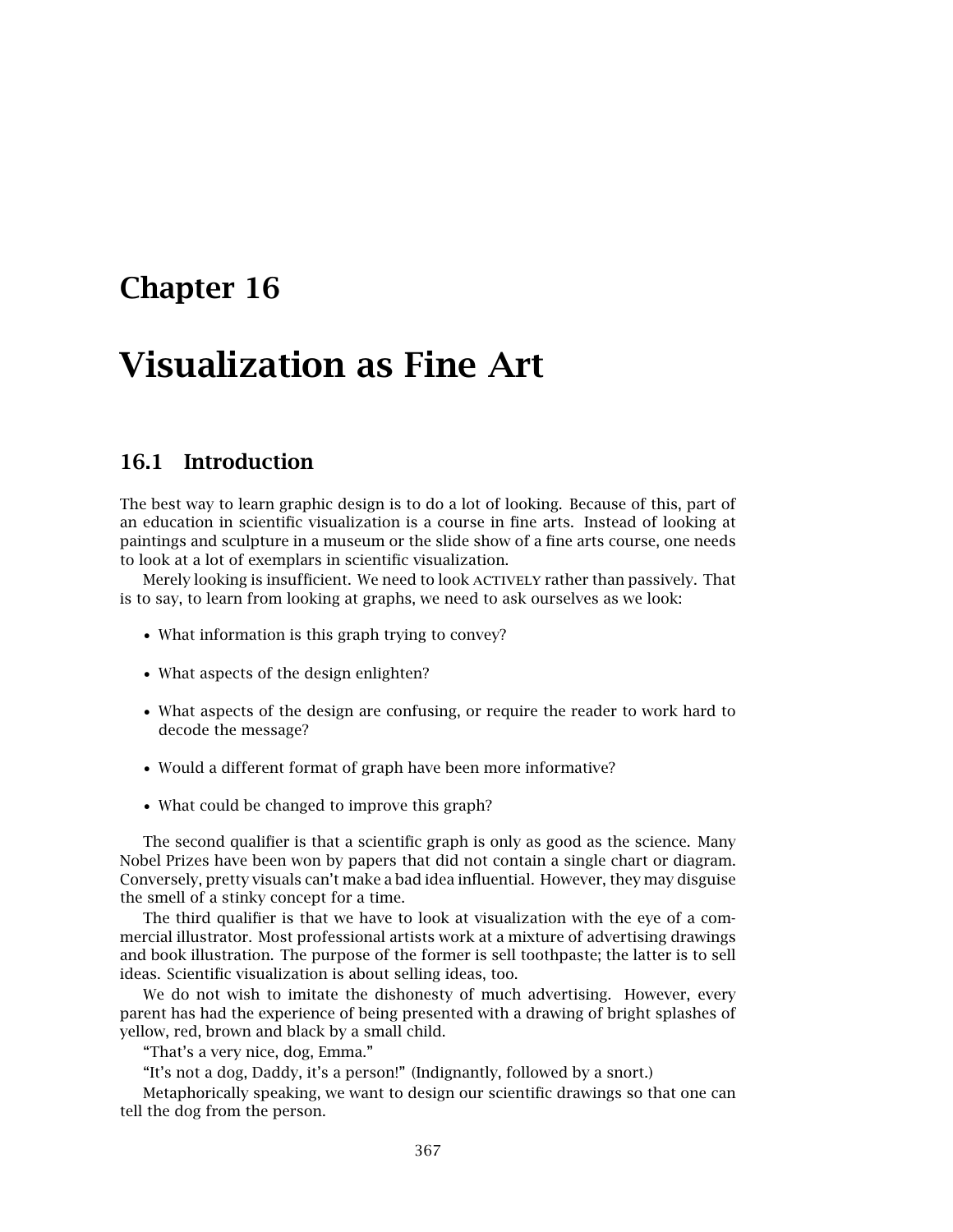## 16.2 Gilbert: *De Magnete*(1600), Illustration of Experimen**tal Method**



Figure 16.1: A woodcut from William Gilbert's treatise on magnetism (1600). It shows the manufacture of a magnetized bar. If the bar is heated and then placed on the anvil so that its ends are oriented towards magnetic north (*septentrio*) and south (*auster*), then after the bar cools, it is magnetized. This suggested to Gilbert (correctly!) that the earth itself was a magnet.

Fig. 16.1 is taken from a Latin treatise by William Gilbert (1544-1603), personal physician to Queen Elizabeth I and King James I. This illustration shows technique rather than concept: by heating an iron bar and orienting it parallel to the earth's magnetic field, one can magnetize the bar.

A modern book would probably use a photograph instead of a woodcut. Still, Gilbert's diagram requires choices that face modern illustrators, too.

The first issue is that visualizations should always be stripped to the minimum; extraneous graphical elements merely distract without enlightening. In Gilbert's picture, the essentials are the iron bar and the directions north and south. The table, windows, and other furnishings and the earnest man pounding away with a hammer are all irrelevant to the science *per se*.

However, it is very important to always remember the background and experience of the readership. In Gilbert's time, when there were no professional scientists, his readers were much less comfortable with abstract, minimalist graphics. Gilbert's picture that shows an actual man banging a hammer on an anvil was probably quite appropriate for *his* audience.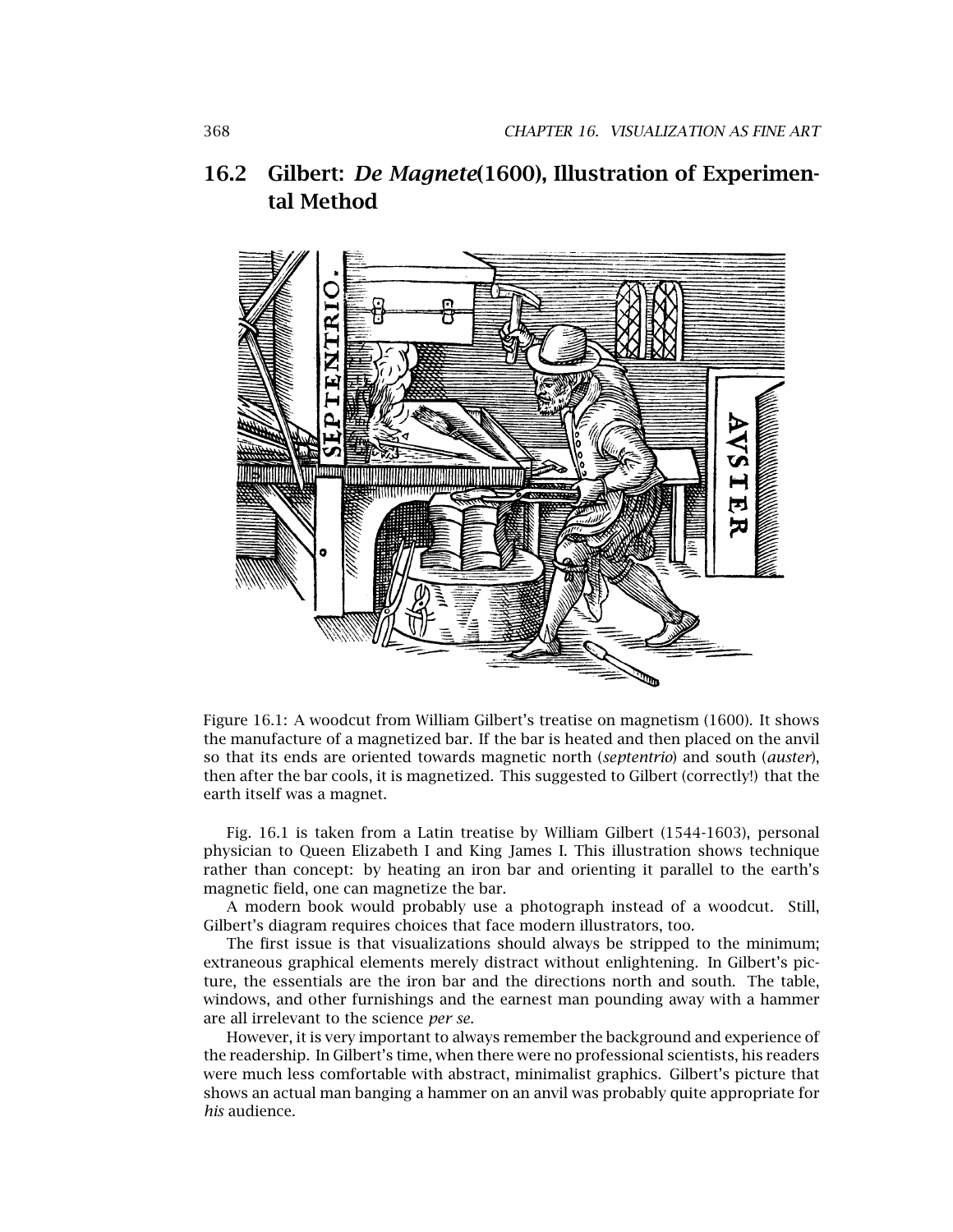In our time, we can get away with more abstraction than was possible in 1600. However, the scientific literature is riddled with graphs which use esoteric terminology or graphical elements which are perfectly comprehensible to the author and her drinking buddies, but as cryptic as Etruscan to the other 99% of her readers.

Another issue is that Gilbert's figure is a pseudo-photograph: When are photos better than drawings and vice-versa? Alley (1996) writes "The major advantage of photographs is realism. For instance, once readers see a photograph of the eruption of Mount St. Helens, they know that the volcano has, in fact, erupted. ... This advantage of realism is also a disadvantage. A photograph not only shows a subject's true textures and tones, but also its true shadows and scratches. These extraneous details can easily confuse the reader." (pg. 153.)

What Alley means is that a photograph of an experimental apparatus will inevitably pick up the rest of the room. A schematic drawing, in contrast, can be limited to just the essentials. Furthermore, the parts can be moved around (as in a so-called"exploded view"), shown in different sizes, and manipulated as needed for clarity.

Alternatively, one could crop a photograph by cutting away the unessentials. This is very common in non-scientific graphics. For example, the children's guides from Doris-Kindersely publishing contain pictures of many objects that are cropped to the irregular outline of the object itself. Unfortunately, most scientific authors and journals are not this skillful, so scientific readers expect rectangular photos. If one crops a photo to an irregular, one needs to explain what has been cut away, and its irrelevance, or the scientific reader may be become suspicious. Even if this is done, there is still the problem of showing all the "shadows and scratches" in Alley's words.

In short, photographs are for faith, drawings for concepts.

One qualifier: Gilbert's illustration is a depiction of *method* and *apparatus*. When the photo is of the phenomenon, as in an astronomical image, a whole set of additional issues arise.

#### **16.3 Cosmology Models of the Seventeenth Century**

Fig. 16.2 is not merely a graphical representation of a theory, but is a comparison between six theories. Since it is extremely difficult to compare six verbal descriptions, the graphical comparison  $-$  all the key ideas on a single page  $-$  is very valuable.

The illustration is clearly labelled with the name of each system. This is a sound practice that too many authors forget, three-and-a-half centuries later.

The sun and the earth are labelled as icons — the earth as a disk with the continents, the sun as a human face with rays. The solar face is false to the physics. However, such representations were common in seventeenth century art and thus familiar to the readers.

The planets are labelled with the astrological signs for the planets; Venus, associated with the Roman Goddess of Love, is marked with a stylized mirror. Although most modern readers find them mystifying, these labels-by-icon were entirely appropriate for the readership of the maker's time.

One theme inherent in this graph is therefore: label everything, and label it using symbols appropriate to your readers. If you need to use symbols or abbreviations that may not be obvious to some of your readers, explain them clearly in the caption!

If the reader enjoys decoding, he can buy a book of cryptogram puzzles at the supermarket. Don't turn your graphs into an exercise in cryptography! The annoyed or disgusted reader may be reviewing your next grant proposal.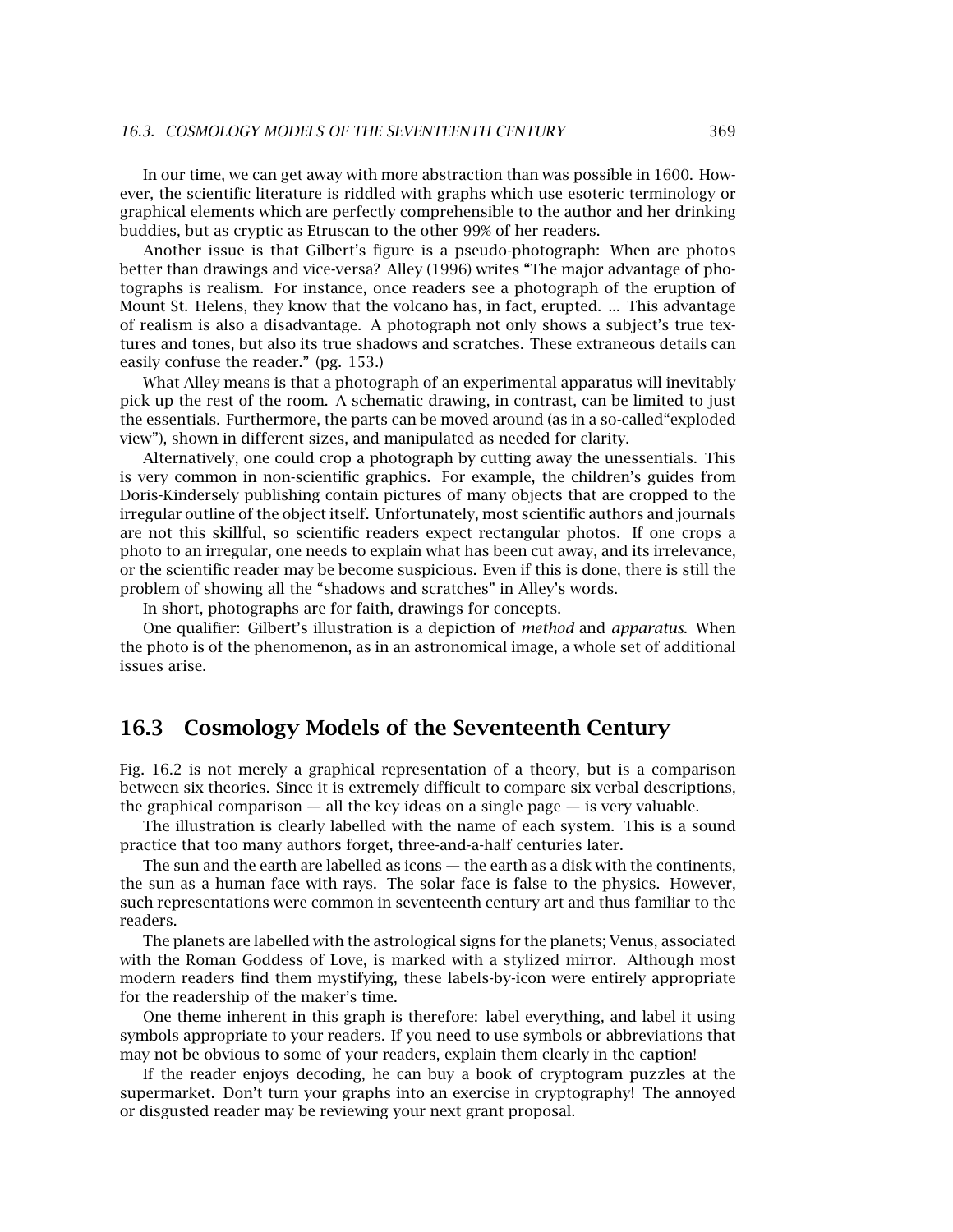

Figure 16.2: An early seventeent century comparison of six models of the solar system. The first five are geocentric models with the rest of the universe revolving around the earth; the scheme in the lower right is the Copernican system with the sun at the center.

## **16.4 Nodal Patterns of the Vibrations of a Thin Metal Plate**

Ernst Chladni(1756–1827) was educated as a lawyer, groomed to take over his father's legal practice. He turned to science instead. Because he was also a very good amateur musician, he became especially interested in acoustics. *Discovery of the Theory of Pitch* was the first broad treatise on acoustics.

He mapped the normal modes of a thin metal plate by sprinkling sand on top of the plate and then drawing a violin bow across different points on the edges of the plate. This excited various eigenfunctions of the plate. As the metal jiggled up and down, the sand was expelled from the moving parts of the plate. The sand collected in the nodal lines where the eigenfunction has no motion. Chladni then drew the patterns he observed to classify the structure of the oscillations.

Fig. 16.3 shows a sample of his drawings.

The first theme is that to make a great scientific visualization, do great science. The eigenfunctions of vibrating plates and membranes of various shapes is still a subject of intensive research two centuries after Chladni's drawings were first published. The title of a paper by the late, great Mark Kac, "Can You Hear the Shape of a Drum?" was answered only in the early 1990's; it has been proven that there are plates of different shapes that have exactly the same eigenfrequencies. Joyce McLaughlin has made a great reputation in mathematics by developing a general theory for the inverse theory of how different shapes of membrane or plate are associated with different patterns of frequencies and nodal curves.

The second theme is that sometimes geometry = physics, as here. The nodal pat-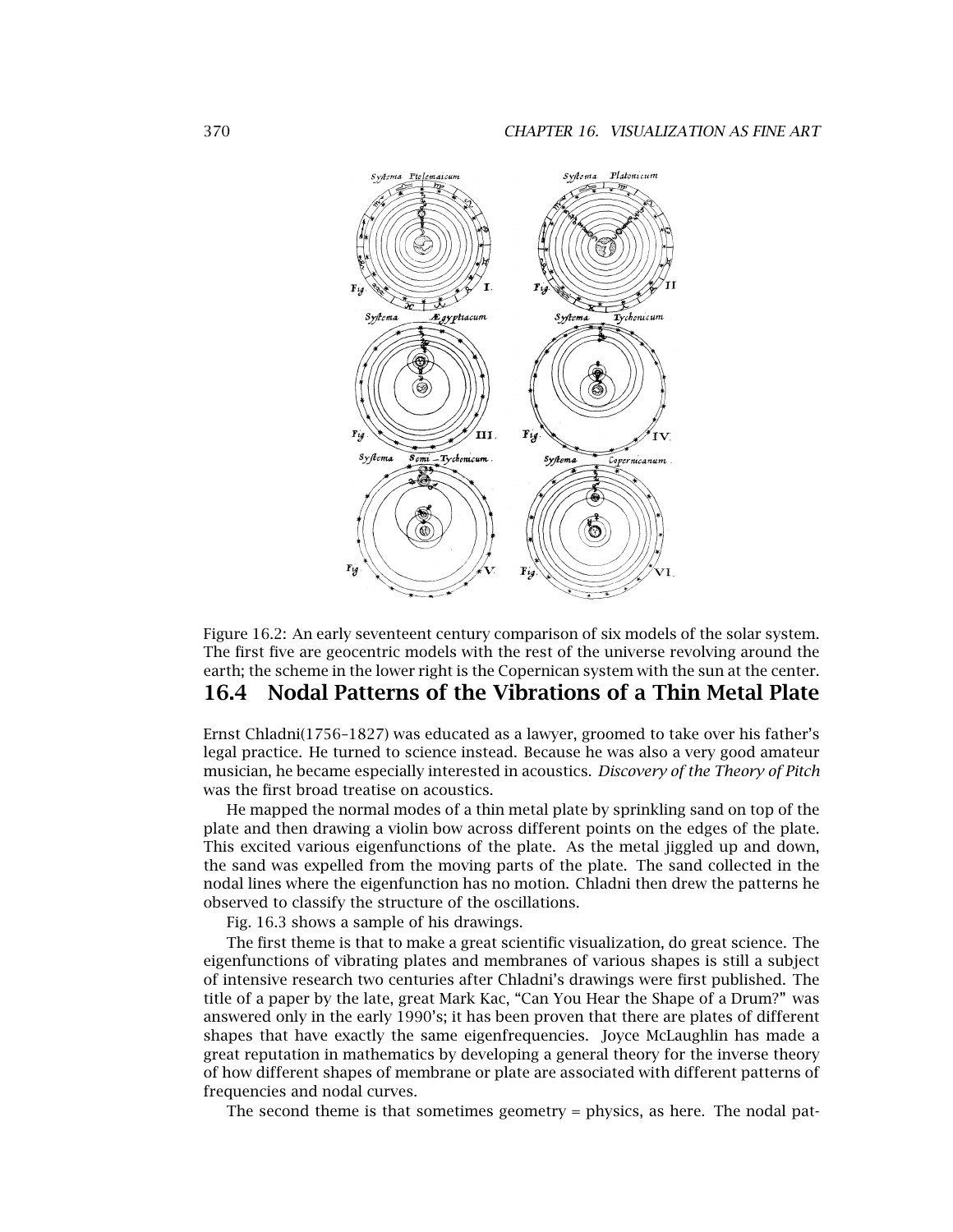

Figure 16.3: Nodal patterns, observed by sprinkling sand on an oscillating metal plate, from Chladni's 1987 book on acoustics. Each graph illustrates the zero-curves of a different eigenfunction.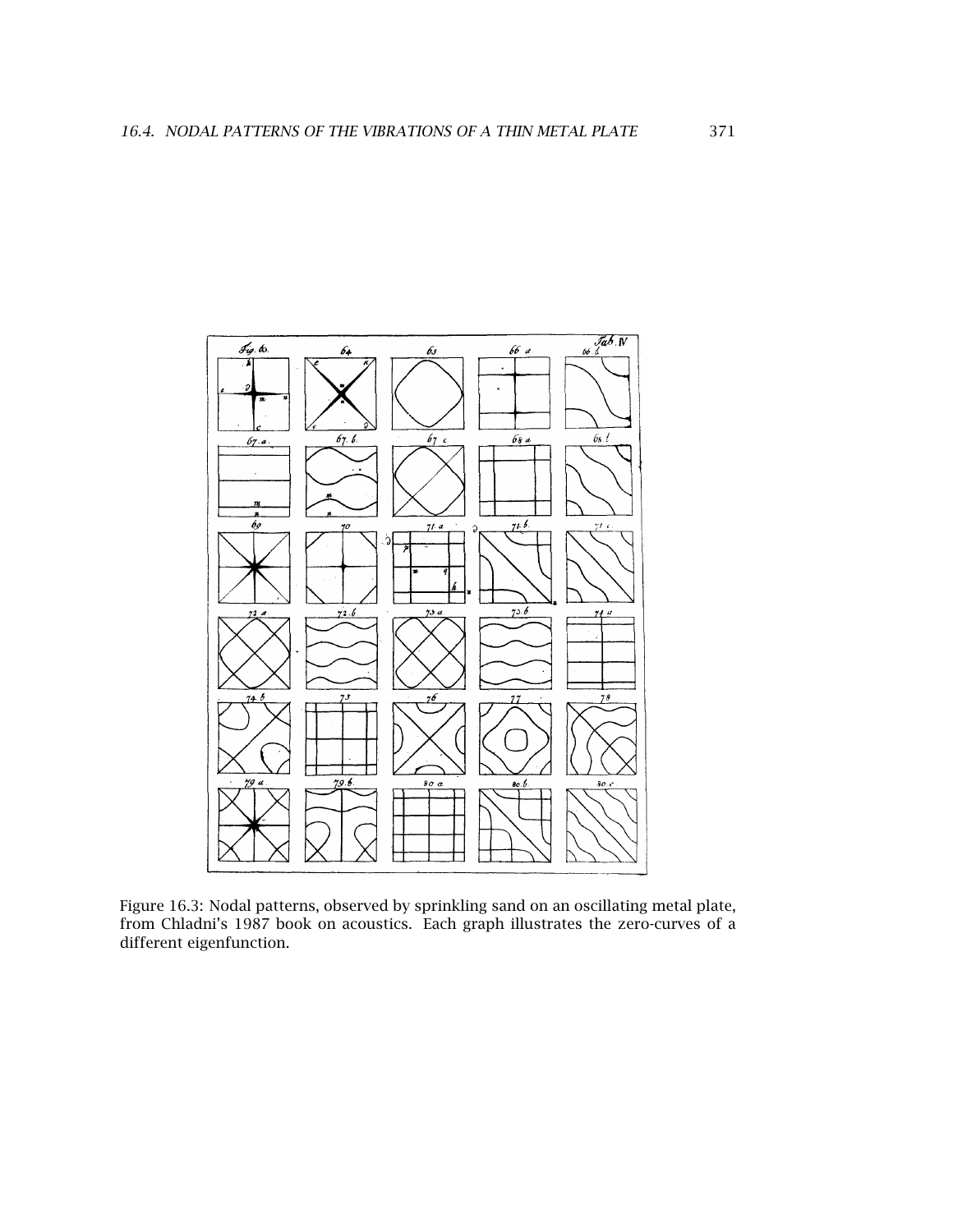terns and frequencies change in subtle ways as the shape of the vibrating membrane is altered. It is difficult to imagine a verbal description that could do justice to Chladni's complicated patterns.

The nodal patterns are very clear and each eigenmode is numerically labelled. However, the graph is incomplete as presented. In acoustics, the sound is the center of everything. The sound of a mode is its eigenfrequency, which is not given in the figure. It follows that this illustration needs to be accompanied by a caption or table which lists the frequencies or tones of each eigenfunction.

## **16.5 Darwin's Flowers**

Fig. 16.4 illustrates a major contribution of Charles Darwin's which was unconnected with his more famous work on evolution. The mystery is that the common cowslip is a flower that occurs in two forms, one long-styled, and the other short-styled. (The "style" is part of a plant's reproductive organ.) Darwin at first believed that the two physical forms were the male and female of the species. Later, he realized that actually both varieties were hermaphrodites, that is, possessed both male and female organs. One drawback of hermaphroditism is that it is easy for a plant to reproduce with itself, creating natural clones that defeat the whole purpose of sexual reproduction. Darwin showed that the peculiar geometry of these plants ensured that the long-styled variety could only be fertilized by a short-styled plant, and similarly a short-styled plant could only reproduce with a long-necked plant. The geometry prevented self-reproduction.

The left figure shows what the discussion is all about: the cowswill has two forms. A photographic reproduction would hide the interior organs, so Darwin opts for a cutaway drawing to illustrate the all-important interior. The petals are extraneous to the discussion of sex organs. Still, it was not imprudent to include them because the petals remind a botanist which species is under discussion — a pictorial label at the top of the figure to reinforce the verbal label at the bottom. Also, the petals show the position of the styles, which are hidden from direct view, to the stem and petals that are directly visible.

The right diagram is conceptual. It sums up in a single visual image the essence of Darwin's theory about cowsill reproduction. Notice the profusion of labels. At the bottom, the long-styled and short-styled forms are labelled. But Darwin does not stop there; he labels each of the arrows, too. Lest we have any doubts, the direction of the arrows show how the pollen moves in reproduction  $-$  or tries to move  $-$  for what Darwin calls "illegitimate unions".

The only criticism is that "legitimate" and "illegitimate" are odd-sounding terms, reminiscent of lawyer-talk more than precise scientific lingo. "Impossible" and "possible" might have been better.

Still, these are good figures, and remind us that Darwin was more than just the "Theory of Evolution" guy. But there is one final reason why these figures are good: they are excellent scientific visualizations because Darwin was an excellent scientist!

#### **16.6 Hertzian's Discovery of Electromagnetic Waves**

Fig. 16.5 shows a milestone: the experimental verification of electromagnetic waves. Hertz could have made measurements only along one or two rays radiating away from two-ball antenna, and plotted the results as a line graph. However, he was trying to confirm James Clerk Maxwell's theory, which made quite specific predicts about the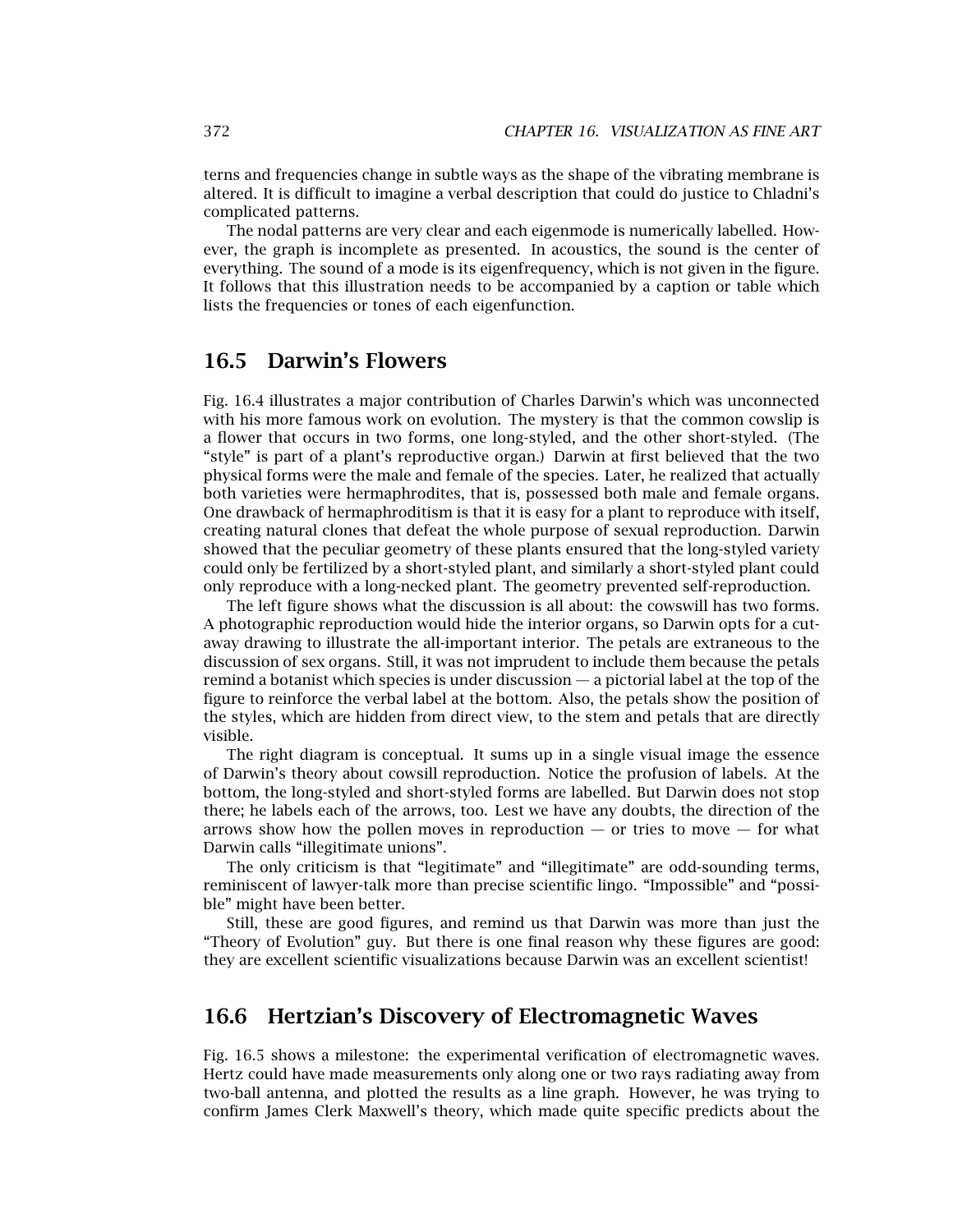

Figure 16.4: From Charles Darwin's *The Different Forms of Flowers*(1862). The left figure shows the two forms of the cowslip, *Primula veris*. The right is a conceptual diagram: it illustrates Darwin's thesis that the geometry prevents self-pollination, forcing the cowslip to always reproduce sexually.

form of the wave. And so he made sufficient measurements to make a contour plot, which made his experiment much more convincing.

Note that vertical axis running through the middle of the plot, carefully labelled. The units are not arbitrary metric or English units, but rather the tic marks are placed at integral or half-integral multiples of *λ* so the scale of the waves in measured in terms of physically relevant length scales.

Maxwell's theory predicts that the waves would be polarized. To what is otherwise a standard contour plot, Hertz added arrows to mark the directions of polarity.

The graph is not flawless. Negative contours could be dashed or hachure lines added to distinguish between the troughs and peaks at a given time. The wave oscillates, of course, so that every portion of space has both positive and negative values. However, there are phase relationships such that one lobe is positive whenever the major feature on the other side of the antenna is negative and vice versa; Hertz has not attempted to indicate these, nor has he labelled any of the individual contours. Neverthess, the graph is sufficiently clear and detailed that the confirmation of Maxwell's theory is plainly visible.

## **16.7 Byerly (1893): Integrating Text and Graphics**

Fig. 16.6 is an illustration from a treatise on Fourier series and spherical harmonics by Byerly which was first published in 1893. The graphical problem is that Gibbs' Phenomenon occurs in a very narrow layer. Byerly therefore found it expedient to draw a graph with a very high aspect ratio to represent the narrowness of this layer of high error discovered by Gibbs. On a page by itself, the graph would look rather peculiar, surrounded by so much white space. The printer solved this problem by shifting the graph to the left and filling the rest with text.

Unfortunately, it is rather difficult to imitate this 19th century piece of sound design with late 20th century computer technology. The usual ETEXstyle and class files, for example, force all figures to fill the entire width of the page. Some publishers, such as Kluwer, supply their own style files which allow captions to be set to the side of the figure, but not the main text. Allowing text to flow freely around the side of a figure is rather tricky although one can find user-contributed files on Web ETEXsites which purport to allow this.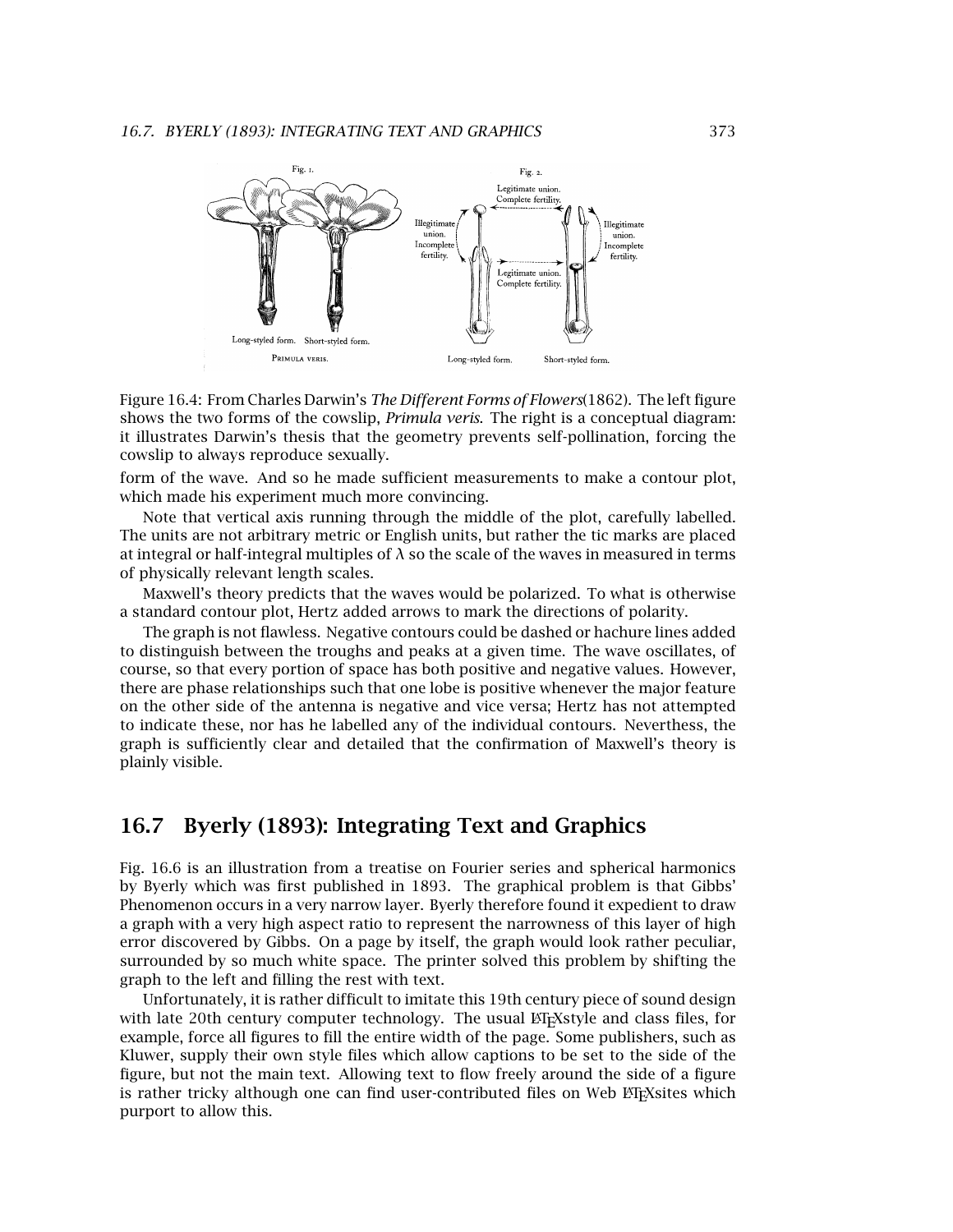

Figure 16.5: Heinrich Hertz' discovery of electromagnetic waves. The two circles at the center are metal balls which radiate waves when a spark leaps between them. The curves are isolines of the electric field as measured by Hertz by repeating the experiment over and over and moving his detector to different parts of the room. The arrows denote the polarities of the waves.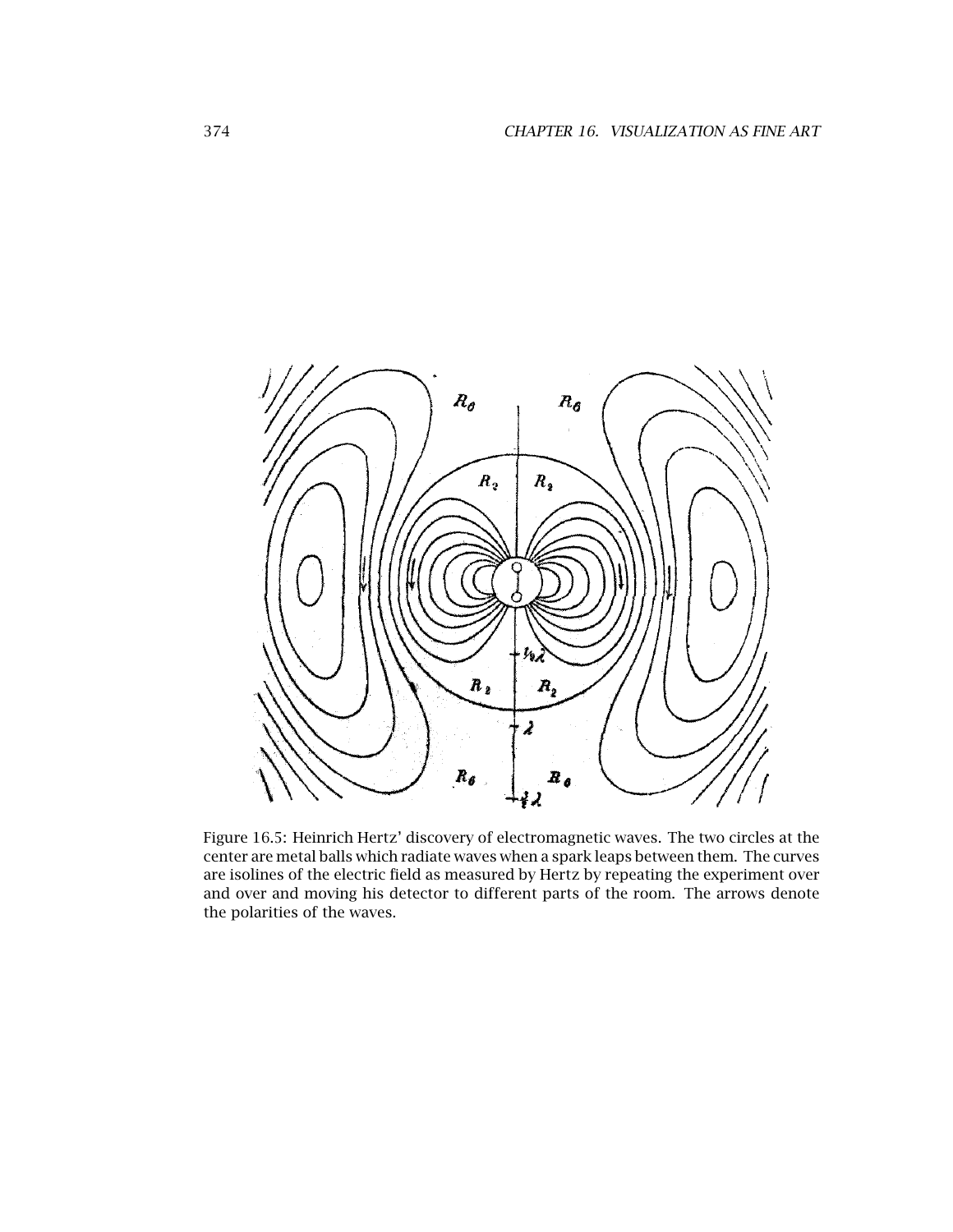

Figure 16.6: Left: an illustration of Gibbs' Phenomenon. Right: the text. Because the graph is very tall and narrow, the printer set it so as to fill the entire height of the page.

Scientific visualization has not been monotonic progress from the old pre-computer days. Some tasks that were easy for old-fashioned metal type are difficult with modern technology.

## **16.8 The Difference Between Two-Dimensional and One-Dimensional Waves**

Fig. 16.7 is taken from a 1954 two-volume treatise of some 2000 pages by Philip Morse and Herman Feshbach, two physics professors who taught a legendary applied mathematics course at M. I. T., based on their text. Its goal is to illustrate the dimensioninduced differences between the solutions of the ordinary, nondispersive linear wave equation

$$
\nabla^2 u = u_{tt} \tag{16.1}
$$

where  $\nabla^2$  is the Laplace operator and the subscript *t* denotes time differentiation. In one space dimension, the wave front remains very sharp at all times. In two space dimensions, however, there is a ripply wake behind the rounded leading edge of the spreading wave disturbance.

To translate this physics into pictures, Morse and Feshbach do several good things. First, the behavior of the wave equation in a given number of dimensions is illustrated by showing five snapshots of the solution. Each of the five graphs is consistently ordered (initial time at the top, time increasing downward) in a graph of identical format.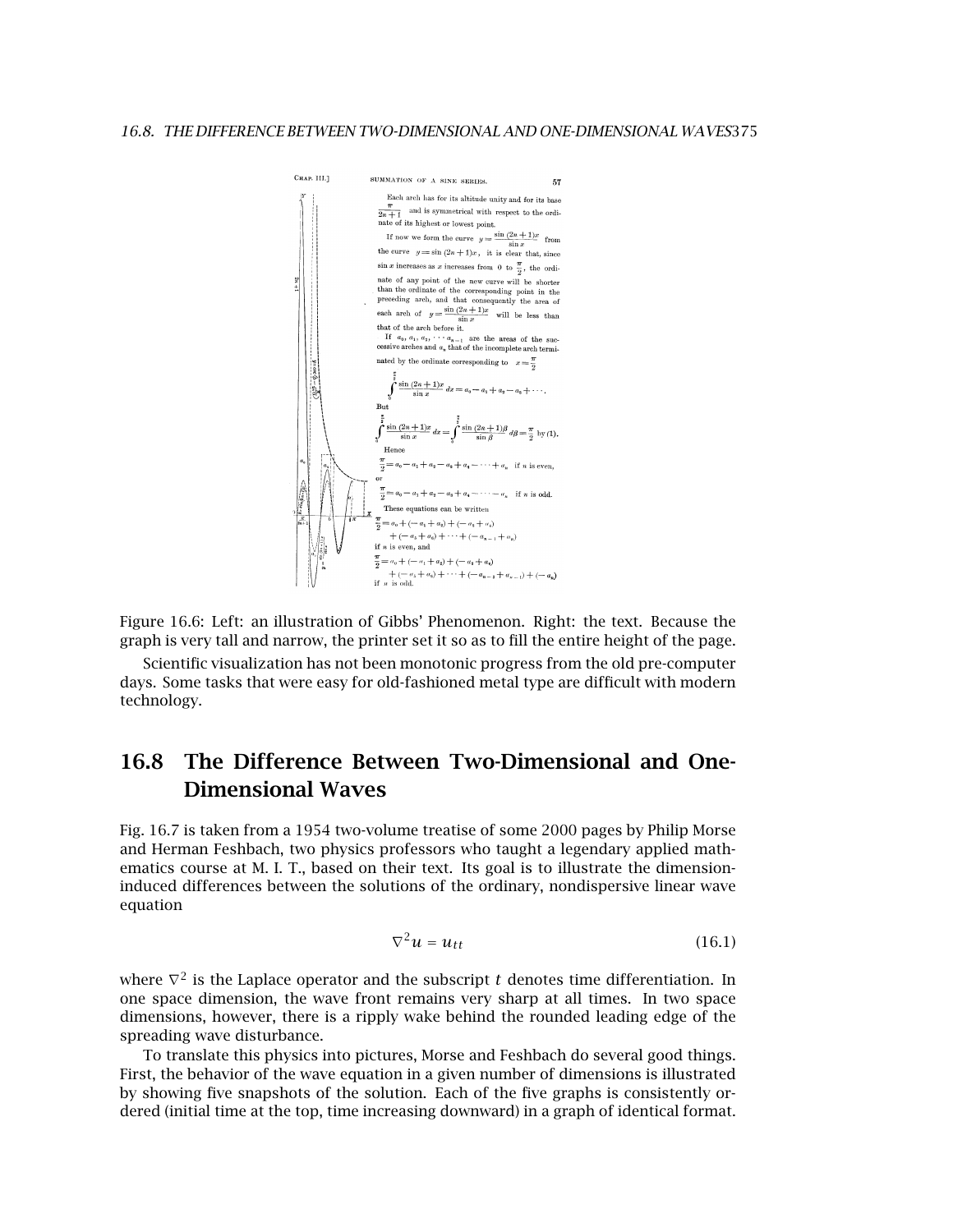

Figure 16.7: Left side: mesh plots illustrating the outward radial spreading of solutions to the two-dimensional wave equation. Right side: the same but in one space dimension where the leading and trailing edges remain sharp and there is no oscillatory wake.

Second, because the precise numerical values of the solution are irrelevant to the concept — for a linear equation, one can multiply the solution by an arbitrary constant without changing the shapes — the axes are not labelled.

Third, the graph type is different for different dimensions. An ordinary line graph is employed in one space dimension, but a surface mesh plot is used in two dimensions.

Lastly, because the wake is small and would be completely hidden in a standard mesh plot, Morse and Feshbach cut away one-quarter of the mesh.

Even so, the graph is not completely successful. The problem is that the wake is so small compared to the leading edge that it is almost invisible in the cut-away mesh plot. A graph can hardly be a triumph if its most important graphical feature is invisible.

This failure reminds us of another theme: good visualization is hard, even if you're as clever and careful as Morse and Feshbach.

#### **16.9 The Importance of Color Schemes**

Pseudocolor images are simple in concept: fill each little square of the image with a color denoting the value of the plotted quantity in that square. Unfortunately, creating a really useful pseudocolor image is tricky because the human eye has only a limited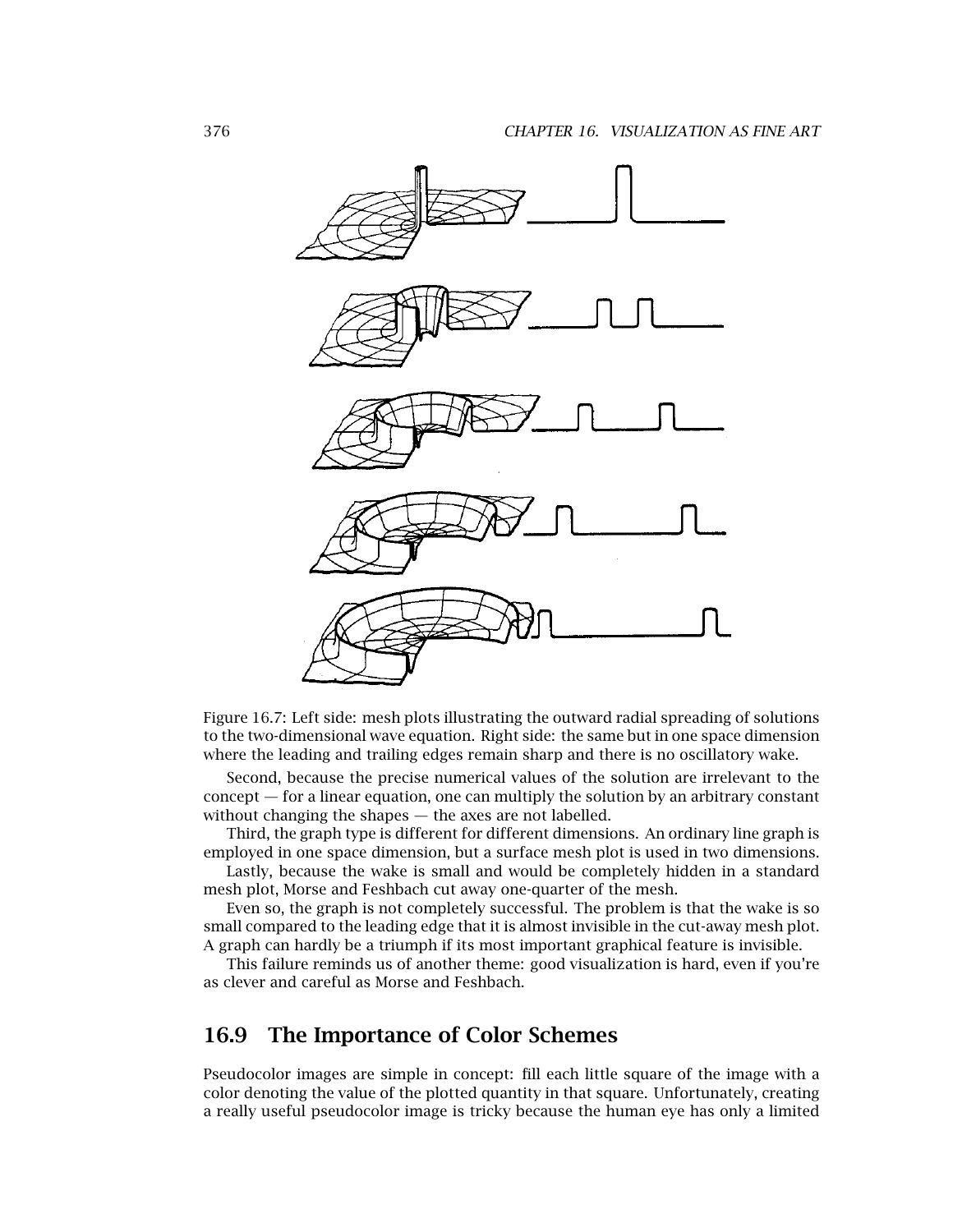

Figure 16.8: Two pseudocolor or "image" plots of the same flow, a turbulent jet streaming into quiescent fluid. The top figure employs a standard color mapping in which values are associated with color through a linear relationship. The visualization is poor because most of the small scale features are invisible. Donna Cox, an arts professor who has been associated with the supercomputer center at the University of Illinois (NCSA) for many years, devised a nonlinear color mapping which makes an amazing variety of additional features visible.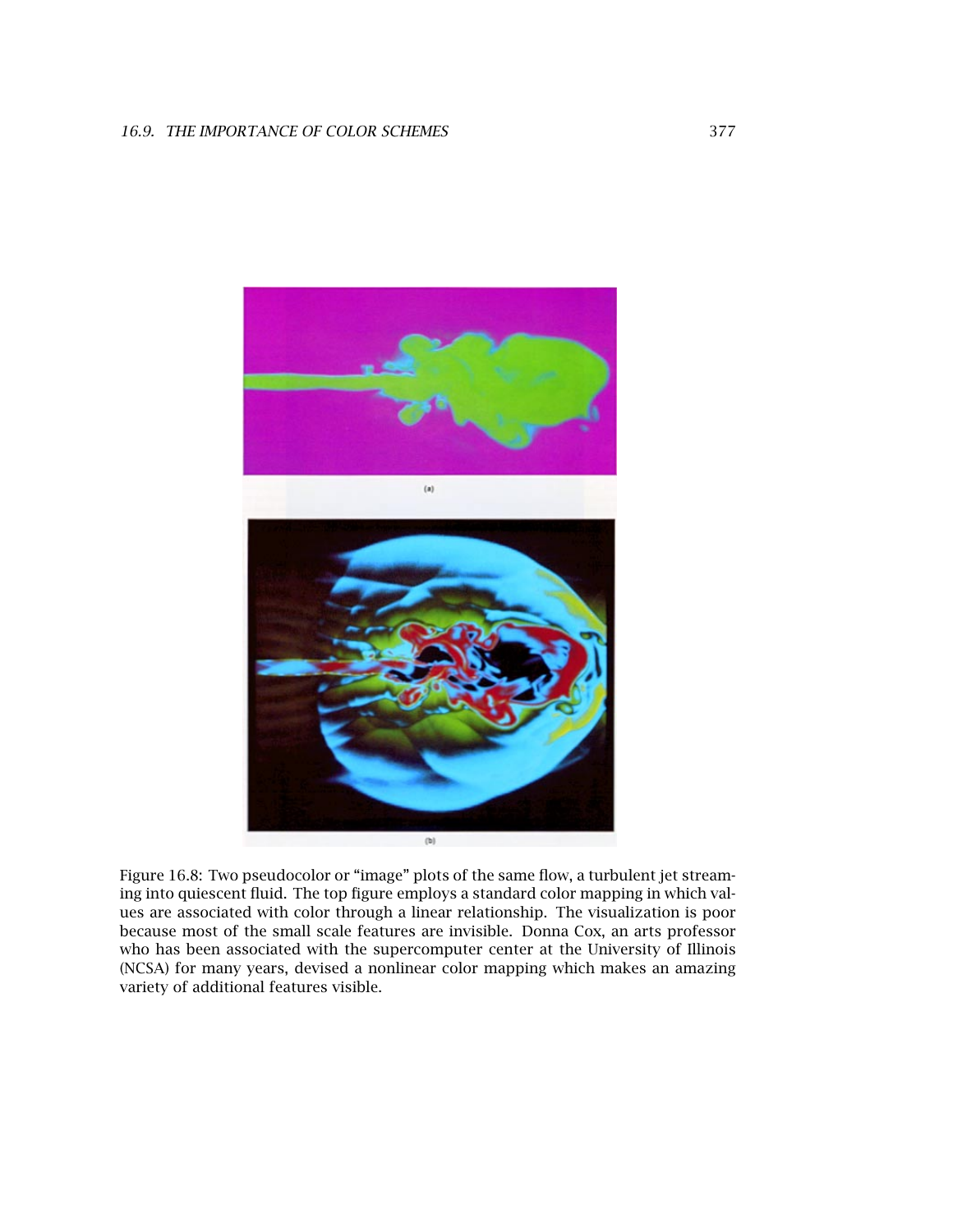ability to distinguish fine shades of color. A little ingenuity in the color-coding scheme can greatly improve the result.

Fig. 16.8 shows two images of the same turbulent jet. The top image is very bland and boring; one can identify the core of the jet and the surrounding quiescent fluid, but there is little detail. The bottom image, which employs a complicated, nonlinear color-coding, brings out a whole host of small details which are missing from the image at the top.

Why are the two images so different? The answer is that most of the fine structure consists of variations in density of only a few percent of the mean density of the gas. In the color scheme at the top, these small variations translate into only slight, almost invisible variations of hue. The nonlinear color map has magnified these small variations so that these are easily visible.

One issue is: Are such small variations important? Only the goals of the study, not graphic design *per se*, can provide an answer. For this investigation, the small features are indeed important. The nonlinear color mapping shows that the jet is flanked by lots of intersecting shock waves. Although small at the time shown, these are serious challenges to the numerical algorithm used to compute this jet flow. Furthermore, these small-scale features may be the seeds of much larger features that will develop from them as time increases. Invisibility of these features, while still small, implies that the early stages of this evolution from little-to-big are veiled from the modeller.

Furthermore, the jet is turbulent. In the words of Lewis F. Richardson: "Big whirls have little whirls that feed and scratch and bite 'em, and little whirls have lesser whirls and so *ad infinitum*." This parody of a couple of lines by Jonathan Swift is an apt description of a turbulent cascade; a turbulence modeller has to care about the role of the very small features as much as the very large because they are intimately connected. Although large scale features do form, new eddies of very small scale are constantly being born in turbulence, so that the coupling of disparate length scales continues throughout the entire life of the hydrodynamic turbulence.

Fig. 16.9 is another example of the effectiveness of a nonlinear color map. The range of the plotted variable is split into ten pieces. Each of the ten parts of the interval was given its own color range, always ending in black. As a result, the pseudocolor image of the jet has ten contours of black plotted. In between, there are various shades of color. This makes it fairly easy to identify very fine features in this turbulent jet.

This pseudocolor image could really be called a "color-filled contour plot". However, the colors are not shaded, but are blended continously within each sector. Thus, the green sector shades smoothly from black to a very light green. This is less garish than using blocks of solid color.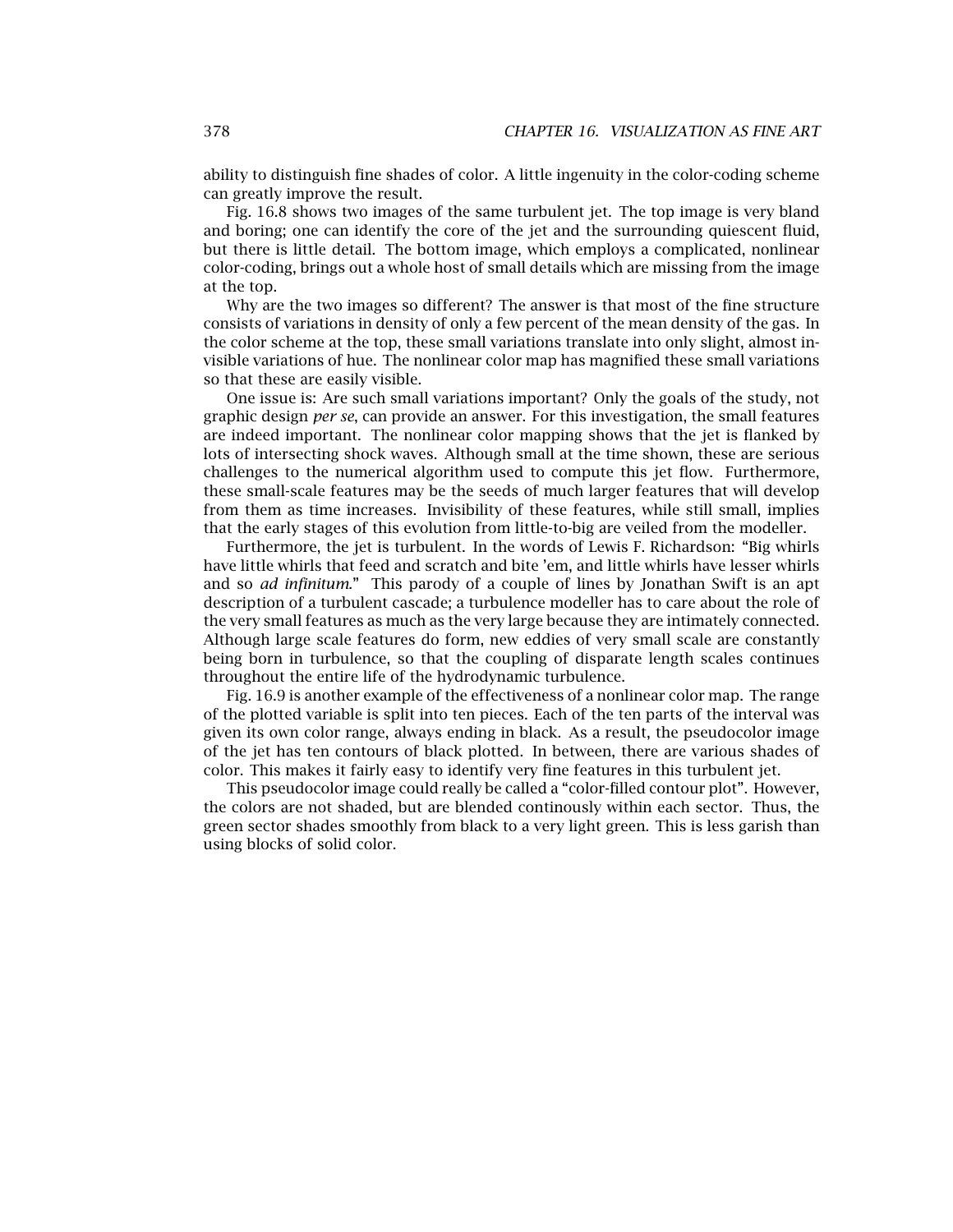

Figure 16.9: Pseudocolor image of a turbulent jet. The color-coding is shown in the colorbar. From an article by Long, Lyons and Lam, reprinted in Nielsen, Shriver and Rosenblum(1990)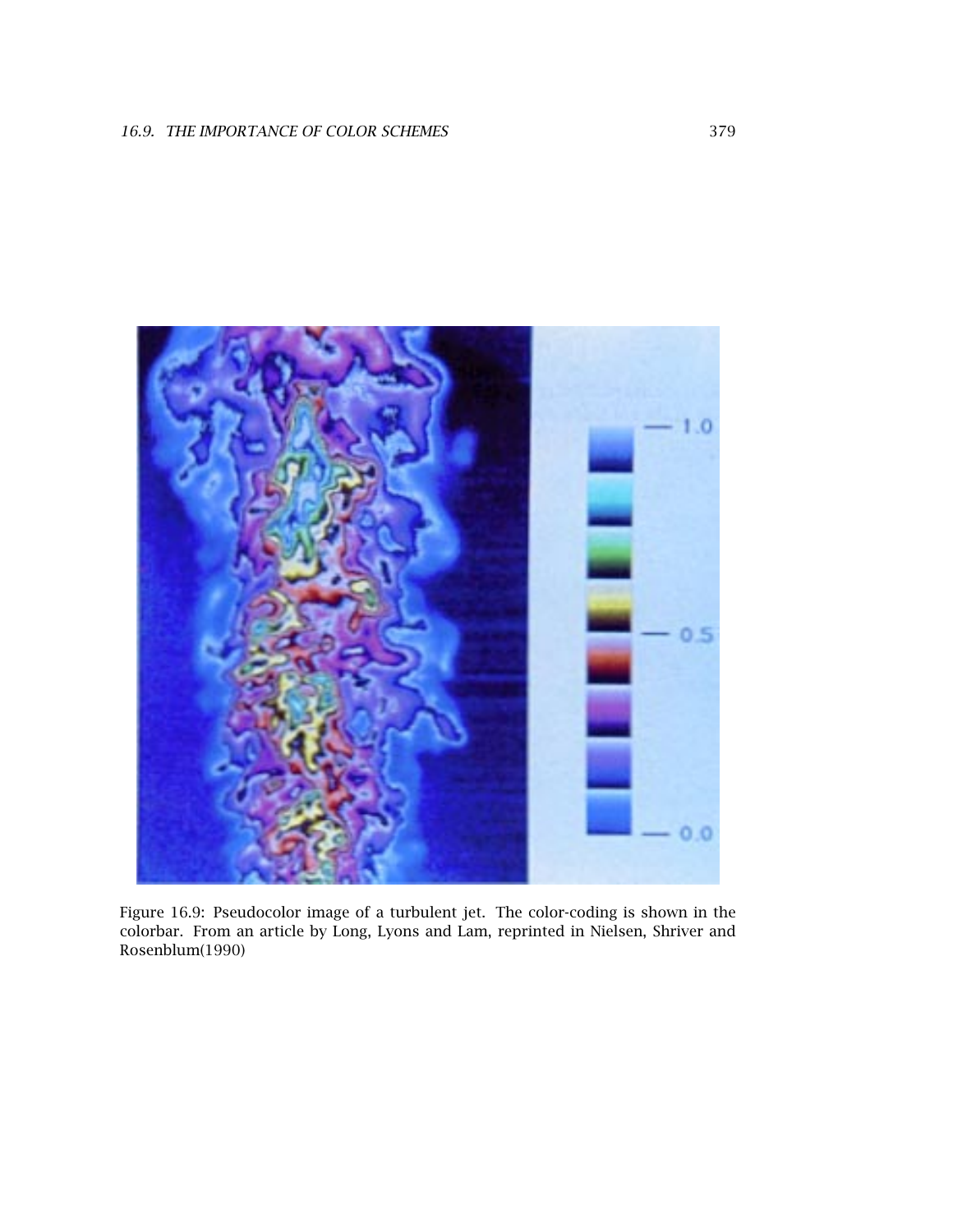## **16.10 Repetition: Turbulence in the Sargasso Sea**

In Fig. 16.10, the top plot is of temperature variability, dubbed "activity", in the Sargasso Sea. A region of "high activity" region was targeted for transects by the oceanograhic research vessel. This region is delineated by the white contours that are superimposed on the lower three images. The point of the experiment is to understand the correlation between regions of high activity — probably patches of turbulence — and other physical variables. The white contours are very valuable to the reader because they make it much easier to identify the turbulent regions on the lower plots.

The artifice of repeating a previous result on a later graph is often used with line graphs; this set of panels shows that the same can be done with pseudocolor plots. The same idea could be applied to a black-and-white contour plot by using a thick line for the repeated contours, for example.

Matlab has a "hold on" command that allows the superposition of graphs, making it easy to combine a contour line from one figure with a contour plot of a completely different quantity. (One does have to use the Matlab "axis" command to be be sure that both figures use the same horizontal and vertical scales; "axis off" will suppress overprinting of the axis labels.) The artifice of combining multiple plots in a single figure is so common that most graphics libraries, like Matlab, provide subroutines to make this superposition easy.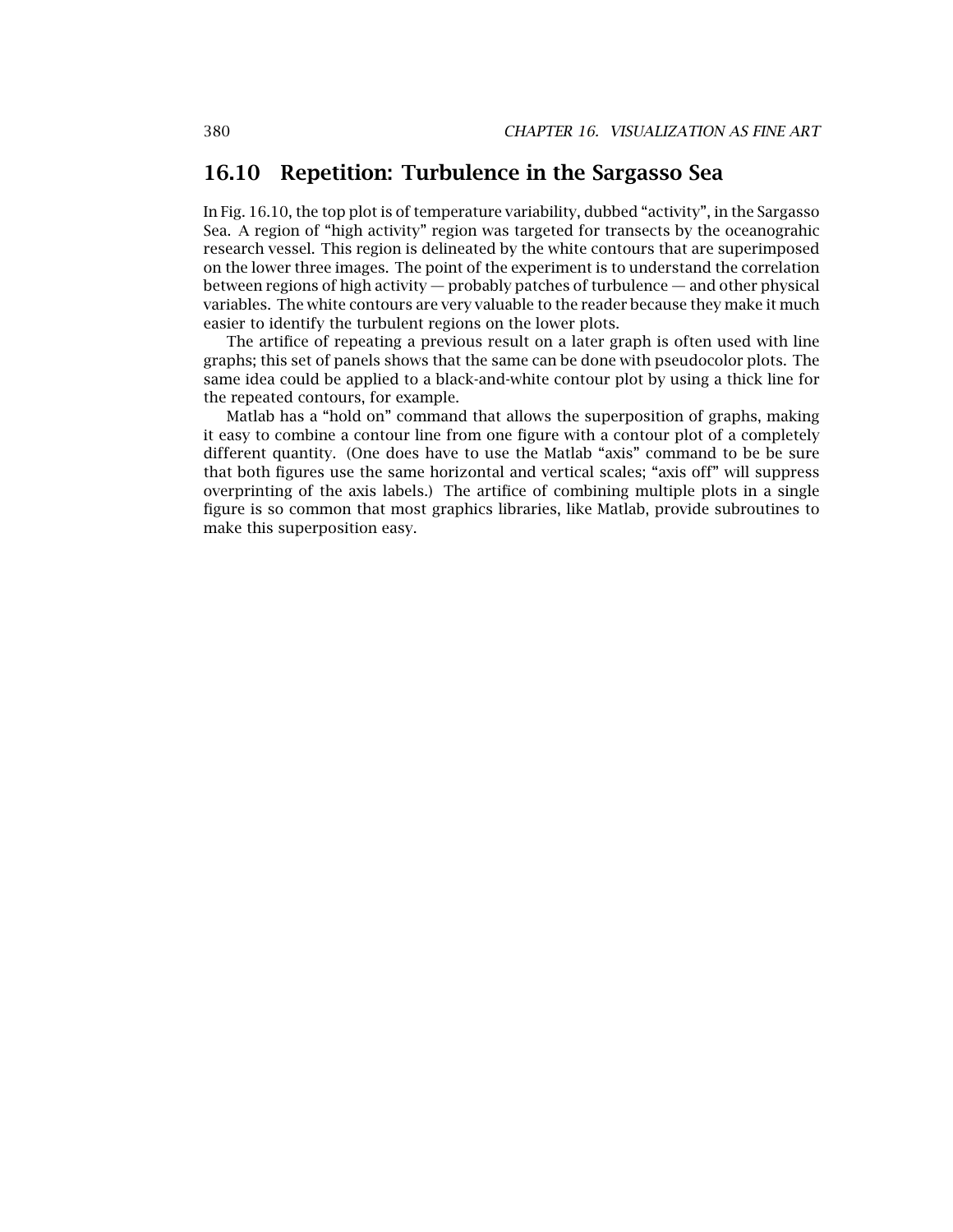

Figure 16.10: Oceanographic measurements in the Sargasso Sea as functions of depth and longitude, depicted by pseudocolor images. The panels show temperature variability, vertical temperature gradient, shear and Richardson number. The white contours which are superimposed on the lower three plots mark a region of high temperature variability (top image). Figure originally from an article by L. J. Rosenblum, reprinted in Nielson, Shriver & Rosenblum(1990), pg. 247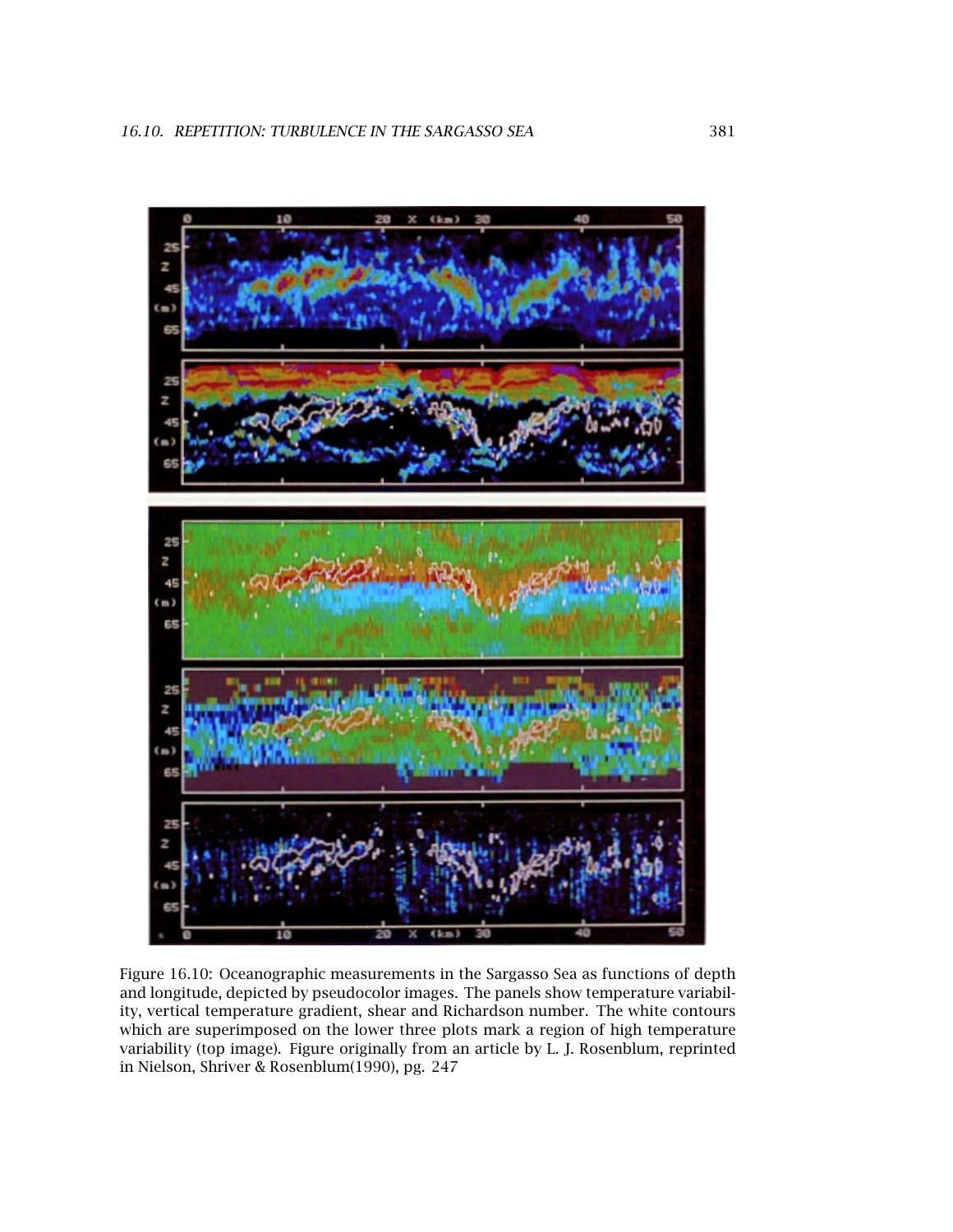#### **16.11 Philander (1990): Equatorial Currents**

The equatorial current system is complicated because it involves flow in all three dimensions coupled with both surface (North Equatorial Current, etc.) and subsurface (Equatorial Undercurrent) features.

Fig. 16.11 is a very effective resolution of these difficulties. Currents are depicted in three different ways. First, the east-west surface horizontal currents are shown by thin, horizontal arrows with a smooth curve drawn through the tips of the arrows for greater clarity. The subsurface east-west currents are depicted by a combination of contour lines ("isotachs", as lines of constant velocity are called) together with shading to distinguish eastward from westward flow. (Because the contour lines have to be crowded into a small space, shading is probably better than dashing negative contours for this application.)

The "meridional" circulation, which to a geophysicist means the vertical and latitudinal velocities (closely connected by the physics), is marked by heavy solid arrows. To avoid obscuring the isotachs of east-west flow, the meridional arrows are marked on a different slice through the ocean.

One enormous help to Philander is that velocities are *approximately* independent of longitude. Consequently, it is sufficient to show one cross-section at fixed longitude for the east-west flow and another for the meridional flow, and the reader can then apply those images to all cross-sections.

Well, *almost* all. Near the coasts, the east-west flow has to turn towards or away from the equator. A few additional heavy arrows schematically denote this turning near the coasts.

To orient the reader, the major continental land masses are delineated by thin curves on the surface and clearly labelled. To make it easier to distinguish land from water, thin vertical lines have been run downward along the sides of South America, but only for the land.

A complex schematic illustrates why Matlab is not enough. A contour plot can be made through a blind process: after computing a two-dimensional array of values of a function, one can issue a one-line command and see contours appear on the screen.

A schematic, however, has to be DESIGNED. The scientist has to make conscious decisions about what needs to be included and how to mix different graphical representations in a single diagram (contours, arrows-with-curve-at-tips, heavy solid arrows, shading, in this example) . Even once the design has been finalized, Matlab is inadequate. The schematic has to be DRAWN rather than computer-plotted.<sup>1</sup>

 $10f$  course, with sufficient ingenuity one can combine multiple Matlab routines to duplicate Philander's diagram. This merely replaces individual brushstrokes with individual subroutines, and is legitimately labelled "drawing" rather than plotting, albeit drawing by computer rather than by the pen of a draftsman.